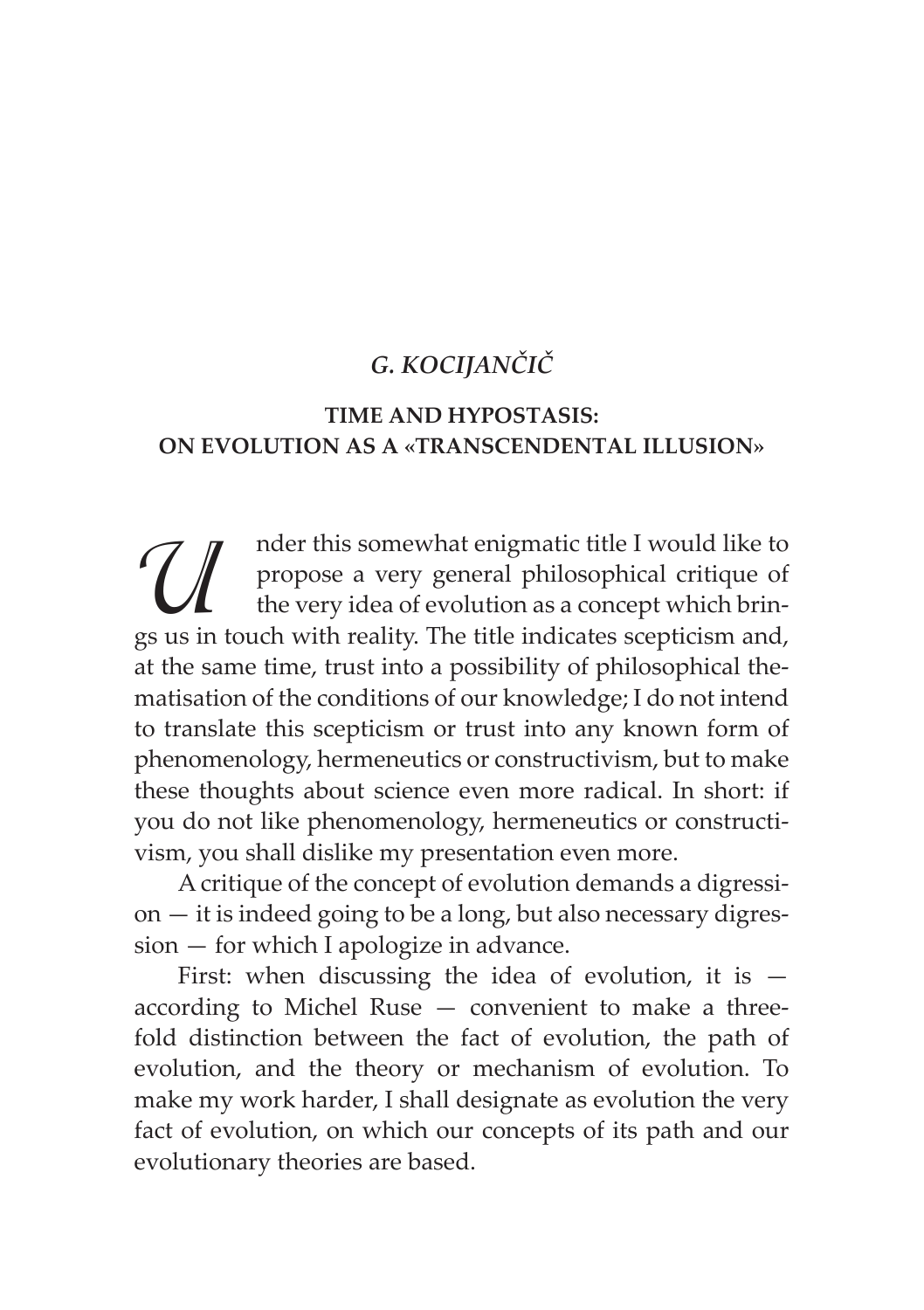«The fact of evolution is simply the idea that all organisms, living and dead, came into being by a long developmental process, governed by natural laws, from organisms of a different, probably much simpler, kind. The fact of evolution includes the belief that the original organisms themselves developed by natural processes from inorganic materials. If one wanted to extend from the biological to the cosmological, one would see the fact of evolution as including all developmental change from the time of the Big Bang».<sup>1</sup>

In that idea one encounters the basic framework of contemporary evolutionary understanding of reality as being in time, as development, as process.

The first question, which should be asked, is the following: why is this idea considered scientific at all?

To really understand the answer to this question, we should turn to Greeks. Despite the obvious and great scientific achievements of other nations, the crucial contribution of the Greek thought lies in the fact that it has been able to put up a mirror to instinctive (proto)»scientific» activity of all times and cultures, including *the time of our (post)modernity*. The conceptualization of the idea of science is yet again a metascience and it is in this metascience that the scienciticy of science is being established. This meta-science ist therefore of utmost importance for our initial question and it occurs or at least it reveals itself authoritatively  $-$  in a precisely defined place: in *Aristotle's works on metaphysics, logics and physics*. On the ontological and epistemological level the very idea of science is identical in Aristotle's thought and in the

<sup>1</sup> *Ruse M. Evolution // Encyclopedia of Science and Religion / ed. by* J. Wentzel Vrede van Huyssteen. Vol. I. New York: Macmillan 2003. P. 280.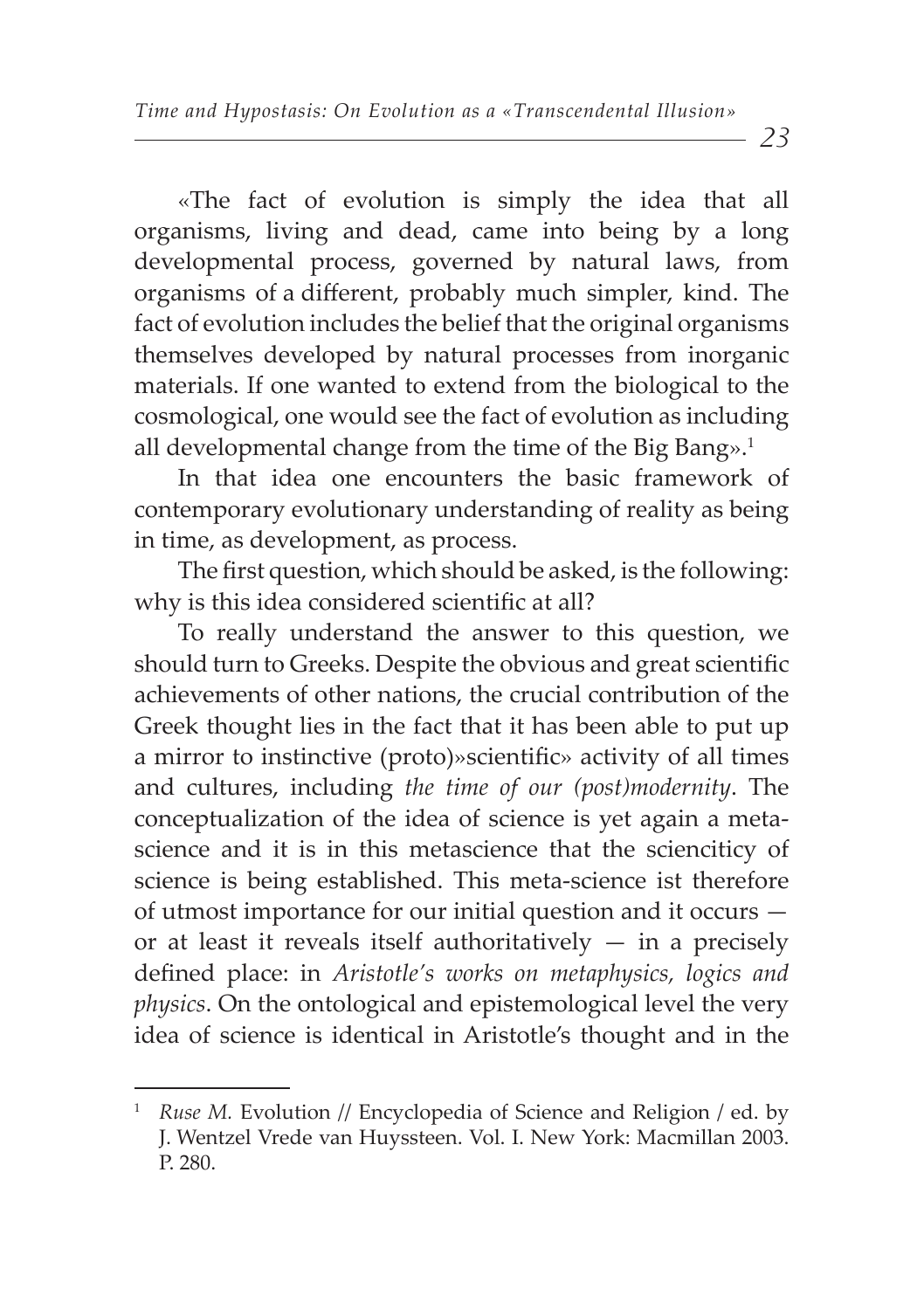post-Cartesian science despite the radical difference in their scientific paradigms, because it stems from the same *ontological pre-decision*: it stems from *the expulsion of the archaic wisdom and archaic inversion of the ontology of common sense*.

Aristotle's critical reflection of scientific work does not happen merely with the formulation of a particular cognitive theory (epistemology), with the explanation of the functioning of senses etc., but it occurs on a more crucial, ontological level as the negation of the relevance of archaic ontological intuiton. In *Metaphysics, Physics* and in the famous fragment of the work «On Coming to Be and Passing Away», Stagirite often stresses that the thesis of Elea  $-$  the school in which the archaic knowledge crystallized in an antithetic harmony with Heraclites — is *madness*. He claims that the presupposition of natural science is the actual existence of the natural world, of the change, the process, the coming to be of the plural beings which, finally, means the world as it is revealed to us. Only the assurance of this existence gives meaning to a scientific knowledge. It establishes it as res-ponsibility to reality. If the archaic wisdom is unnecessary, if it cannot be obtained by force, if it is only a *privilege* of an ontological ecstasy, the science — on the contratry  $-$  is a human possibility to reach behind illusion at something that is *universal*. And this finds its meaning in the fact that everyone who accepts the phenomena and logical grammar, on the basis of common presuppositions comes to the same conclusions. Science is binding for everything that stems from the primary agreement of the common sense and this primary agreement originates from the expulsion of the archaic *sophia* that challenges the primary commonsensical agreement and its epistemological relevance.

A science that thinks that it really understands reality is thus not necessary. It is a decision, a choice. It is a choice in the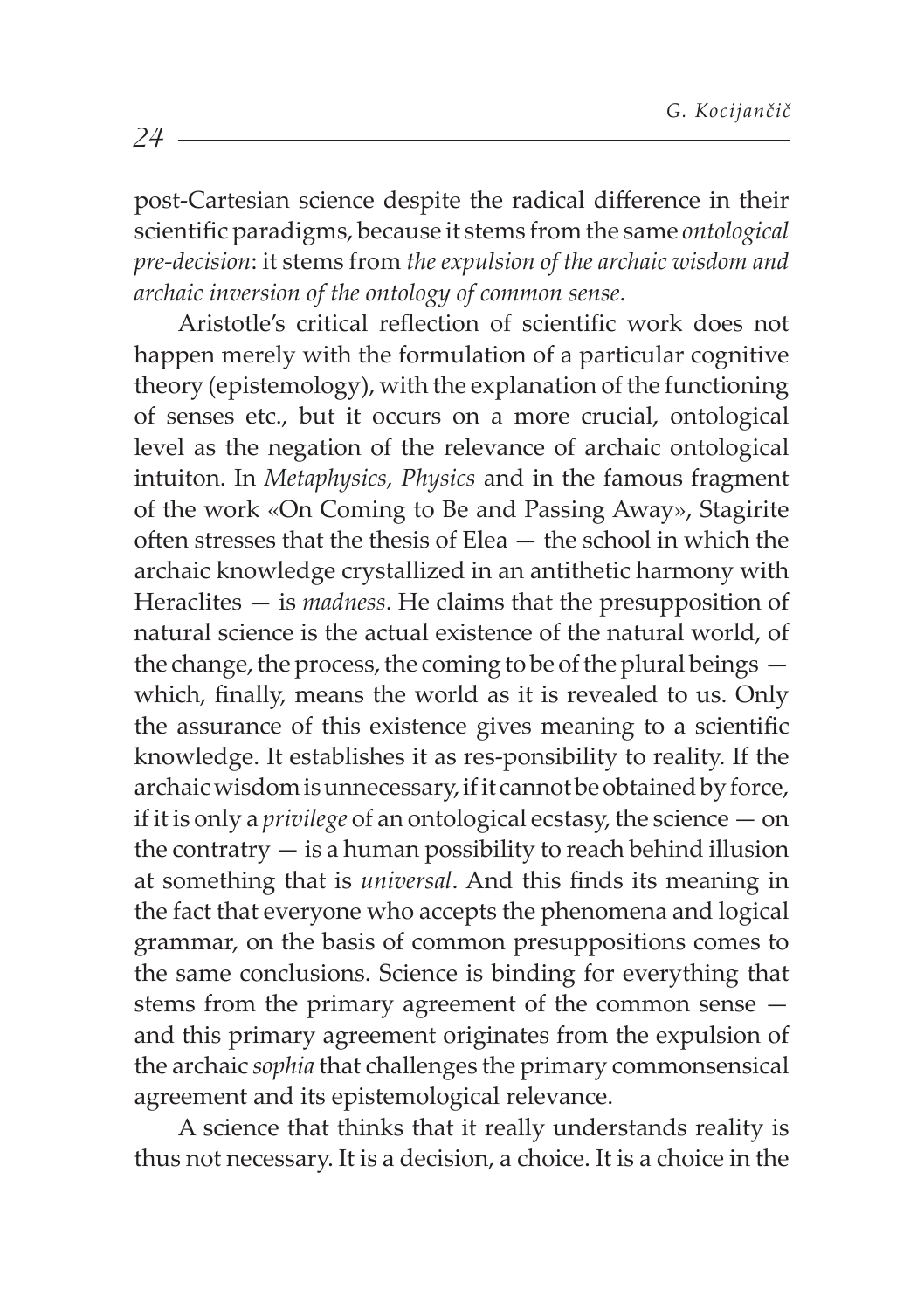field of human possibilities. And yet, it finds itself necessary. It is, in sum, erasure of all other possibilities, despite the fact that they are also possible. And in this crucial moment the science understands itself as knowledge that wants to do away with mystery. Aristotle wrote: «Whoever knows the causes, stops wondering». This is true. Even if this person only thinks that s/ he knows them. And yet with this a specific understanding of knowledge is being put into words — understanding which is completely foreign to the archaic thought. This thought finds in its wondering the fascinating *telos* of thought which it does not want to cancel, because it knows that it must be preserved since it is the testimony of the otherness of the Real. Of the lightning of the Ultimate that endlessly tears consciousness apart. Science, on the other hand, understands the moment of wondering as an embarrassment which is precious only if it stirs us to try to solve other tasks — and thus stop to wonder. Such way of thinking, of course, is not Aristotle's invention. The affirmation of *episteme* that knows the causes and stops wondering is our usual state of consciousness. We need it in order to live and survive. Our normal functioning in the world demands a constant stepping out of the paraplegics of wondering, even if we are philosophically aware that by wondering we are experiencing the truth of ourselves and the world.

\* \* \*

I have said: the experience of the radical otherness of the Reality is not necessary. It is only a possibility of human spirit, although it is in a strange way evident. The archaic sophia with the proclamation of everything for only an appearance is not just a historical image of thought but the revelation of the fundamental evidence. It is trans-historical. To be awaken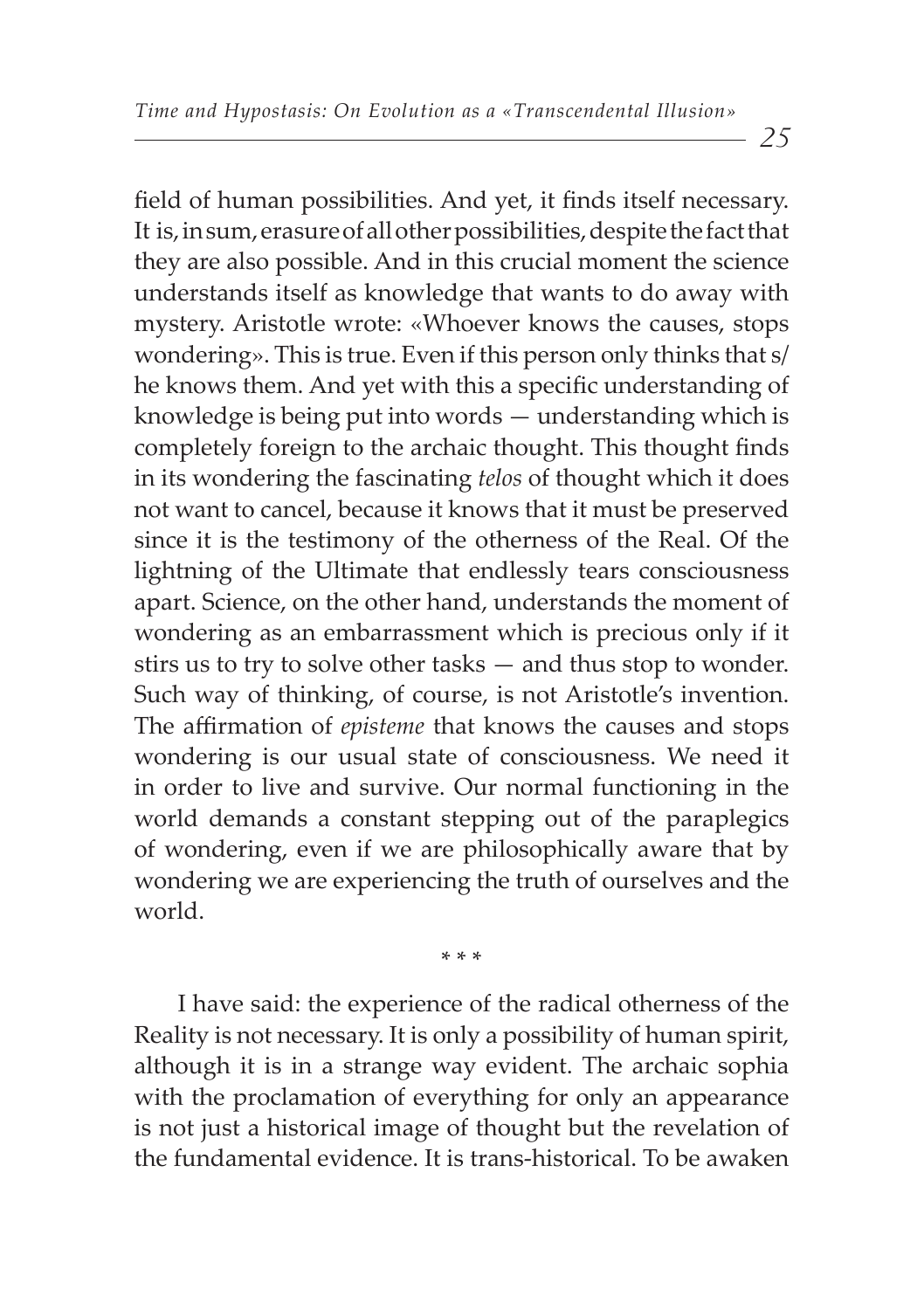by wondering for the ultimate Reality means to step out of history.

Where does this «archaic» experience of the Ultimate stem from? How am I to know that it is not an illusion itself? How can I be sure that it is not an «irrational belief»? The reason — the Greeks would say logos — for this is connected with the root of reason (the Greeks would again say logos): in this experience something that is much more rational and evident than the world of science expresses itself. Why? Because the openness to the radical otherness of the ultimate Reality is most closely connected with the trans-historical awareness of the intimate, first-person consciousness itself, with the emergence of «I» who am never «he», «she» or «it».

This openness cannot be located spatially or temporally, contrary to the contemporary myth of the emergence of modern subjectivity  $-$  in any case it does not only belong to Descartes and the Cartesian tradition but it belonged to neo-Platonism of late antiquity, to Augustine's early dialogues and to the very archaic Greek and Indian wisdom. It is not a coincidence that the following famous words could be found among Heraclites' fragments: «You cannot find limits of the soul even if you travel along every  $way - it$  has such a deep logos»<sup>2</sup> and «I have searched myself».<sup>3</sup>

The science today, particulary in its «cognitive» branches, reduces the mystery of the self into something factual: thought is supposed to be, all in all, only the product of brains, the manifestation  $-$  «emergent» or not, it is of no importance  $-$ 

<sup>2</sup>  *Psychês peírata ion ouk an exeúroio, pâsan epiporeuómenos hodón – hoúto bathyn lógon échei* (fr. 45).

<sup>3</sup> It is quoted by Plutarch, *Adv. Colot.* 20. 1118 C: *edizesámen emeoytón* (fr. 101).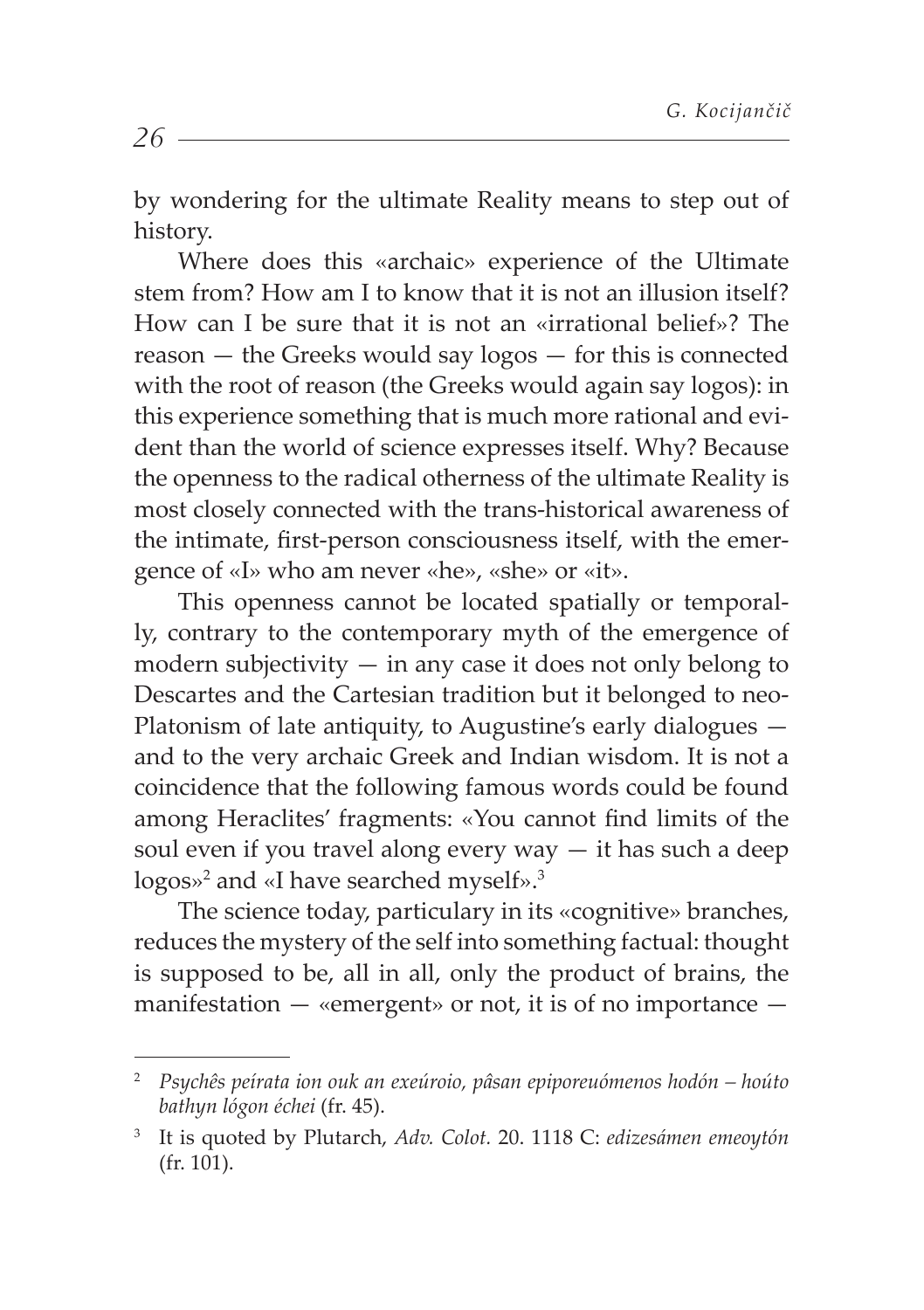of the matter and its laws which belong to scientific jurisdiction. In the contemporary Anglo-Saxon philosophy of science the problem of realism and antirealism is connected with the issue of the relationship of «consciousness» and the natural world. For the thought which is being defined by the so-called «scientific» worldview, this question boils down to the problem how to explain the consciousness on the basis of natural world in its process: and it is usually resolved in neo-Darwinism, functioning as a modern version of materialism, or better naturalism. *Science* is supposed to reveal, on the basis of experience in which things are not given such as they are, what things *really* are and make this revelation commonly binding. But, a *philosophical* answer to the very formation of this question is very simple — if only we can hear it: the claim of science is false because it presupposes its own primary status, despite the fact that it is secondary, derivative — and philosophy is interested only in that which is primary and in the logic of derivation. This claim namely talks about *something*. Yet the self is — the self *am I alone*. Our representational framework is today so contaminated by science that we are convinced that we can understand «perception» and «consciousness» through the study of optics, physiology, neurology and experimental psychology. But in reality, logos is a primordial gathering of perception and thought, awareness and sentiment in self which is always mine, which is without recall given to me, before it becomes part of any explanatory scheme. Every kind of explanation of a human being that believes that humanity of humans could be observed from outside and could through that observation subject the humanity to a systematical and methodical analytics which would isolate this or that causality (physical, chemical, biological, economic etc.), is irrational. Mythical. It is an ungroundable belief. The first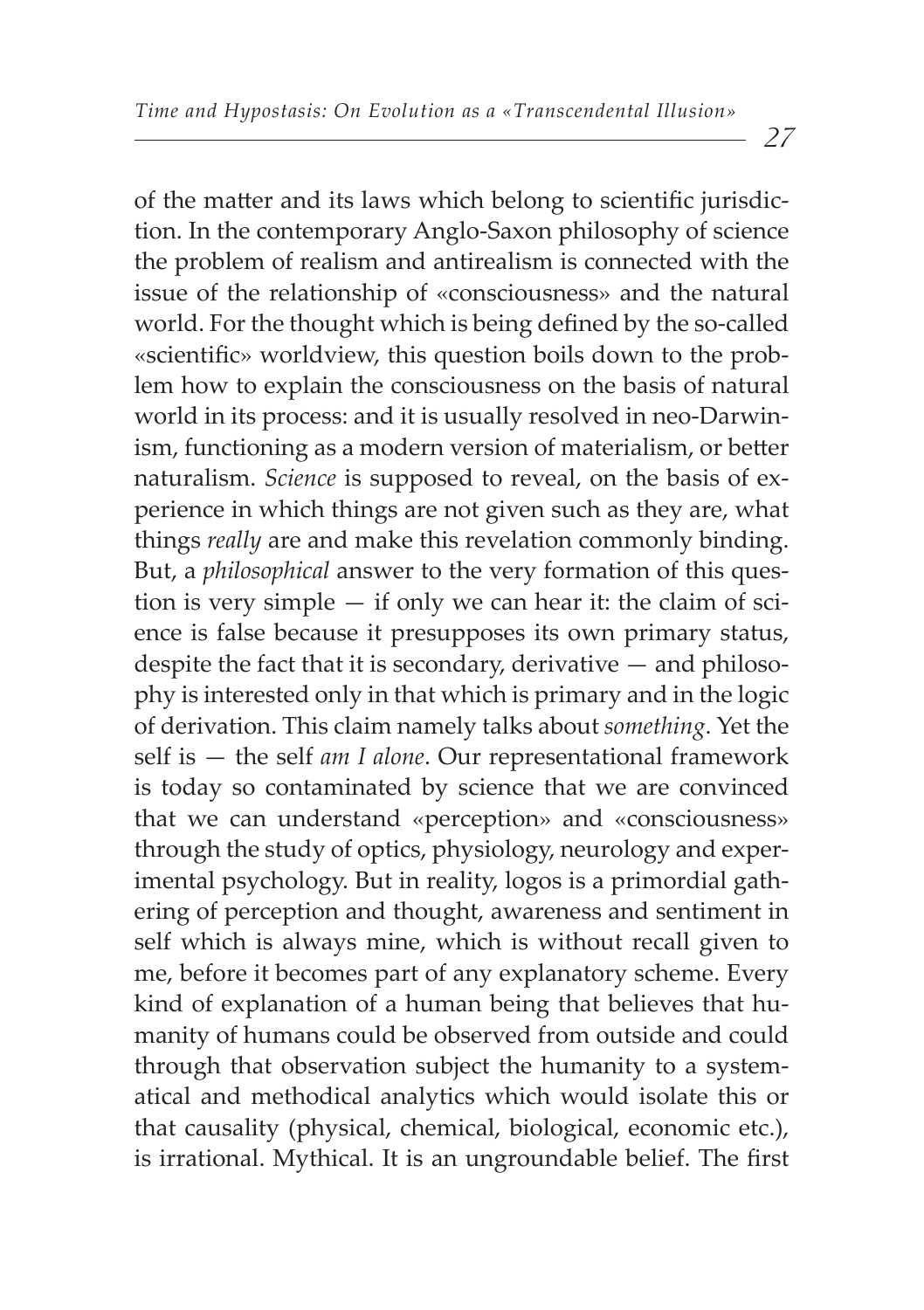and unconditional is a manner though which we are given to ourselves  $-$  and in this we are never objectified but we remain always first-person narrators of our own stories, in*cluding scientific ones.* «Everything is within», as Plotinus said, everything exists in a way I am given to myself, any kind of objectified understanding of myself is always derivative.

\* \* \*

But there is an additional problem. The discovery of the self does not necessarily include also the awareness of the otherness of reality. We can observe this not only in the modern constructivism but also in the work of Edmund Husserl, in his profound critique of science developed in his work «Crisis of European sciences and transcendental phenomenology.» Husserl's positioning of the philosophical thought against the scientific understanding is a simple and obvious one; however, it seems that it is hard to understand, otherwise not so many people would take today refuge in the «scienctific worlview». Husserlian opposition to objectivism stems from the question: who gives mandate to science? Did science give mandate to itself? In other words: does consciousness give mandate to itself in its already scientific form? Or does all its legitimacy lie on some special procedures of the constitution of scientific universe from the common pretheoretical experiencing of the world, from the everyday life-world? For everyone who understands these questions, the answer is obvious. Husserl does not want to «save subjectivity»: this motto that is from time to time heard today is empty and already indicates the victory of the scientific attitude towards reality. As if we could do away with subjectivity and not fall into nothingness ... For the founder of phenomenology the objectivism (which reveals itself also in Darwinian thought) is simply a «transcenden-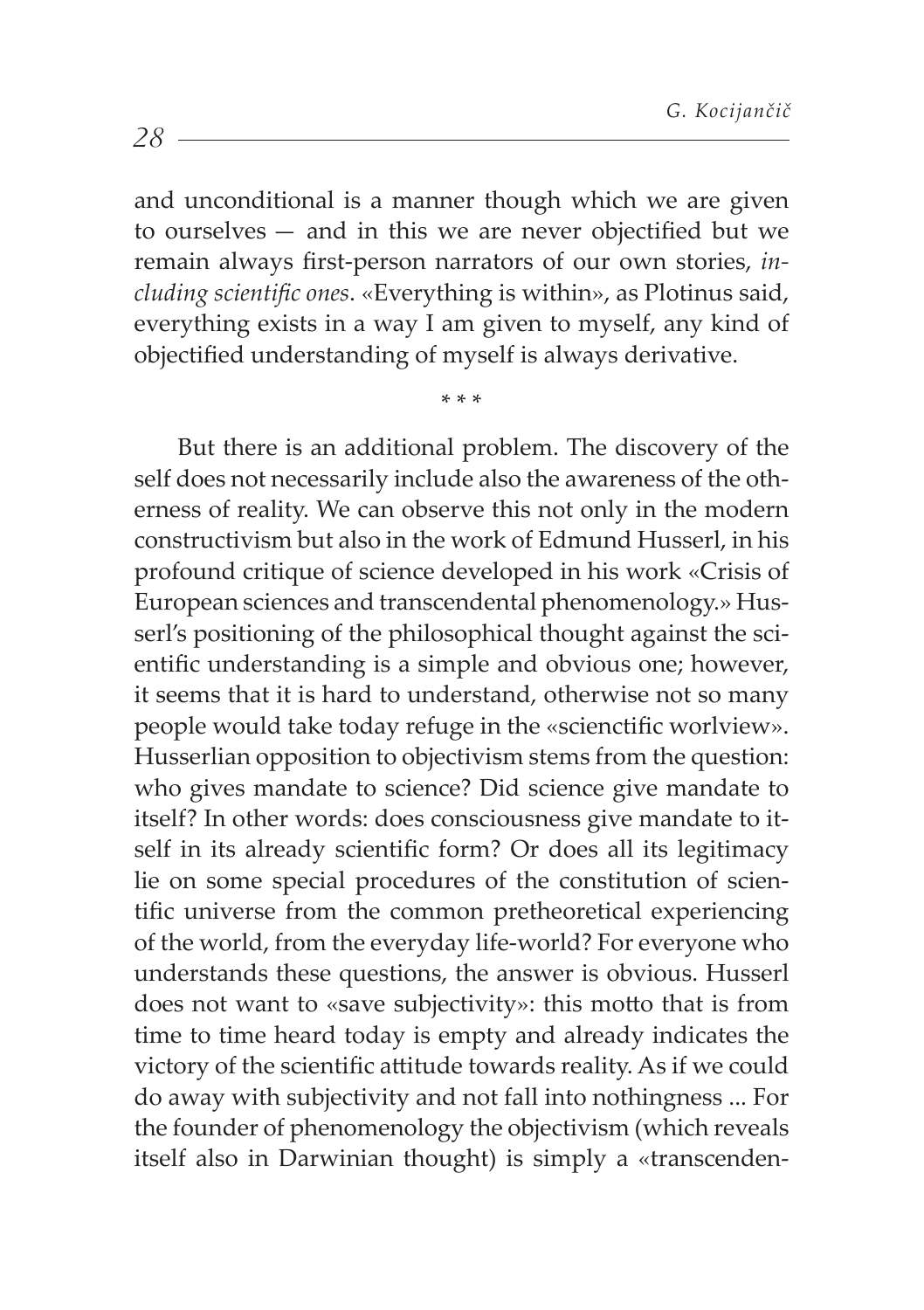tal naivety»  $-$  and yet, in the scientific world, in the great majority of contemporary epistemology, everywhere in the educational and media diffusions of scientific ideology this *naiveté* imposes itself not only as a plausible option but as the only adequate model of scientific understanding. Scientific thought is a continuation of the ontological bias of common sense, which is marked by its entrapment, which is «fettered into the object». The meaning of a transcendental phenomenological turn is a call for realization of this simple evidence, even if it is so paradoxical for our common-sensical, everyday, Husserl would say «natural attitude» (*natürliche Einstellung*) towards the world: «the meaning of being (*Seinssinn*) of the given life-world is subjective formation (*Gebilde*), the effect of the experiencing life, the science-preceding life. In this formation the meaning and ontological validity of world are built up, i. e. it is always the meaning and ontological validity of the world which is actual for the one who is having an experience. As to the 'objective real' world, world of science, it is just a formation of higher level, constituted on a basis of prescientific experience and thought... $\nu^4$ 

And yet, I would like to further radicalize this position. Husserl's thought strives towards the goal where sciences would be revived and therefore loses something much more fundamental whose light could already be detected in my evocation of the archaic *sophia*: the connectedness between the self and death. The otherness of the Ultimate that demands the collapse of the certainty of life. The transcendental subject in phenomenology is still thought in its Aristotelian ontologi-

<sup>&</sup>lt;sup>4</sup> Die Krisis der europäischen Wissenschaften und die transzendentale *Phänomenologie, izd.* Elisabeth Ströker, 3. izd. Meiner; Hamburg, 1996. Р. 70.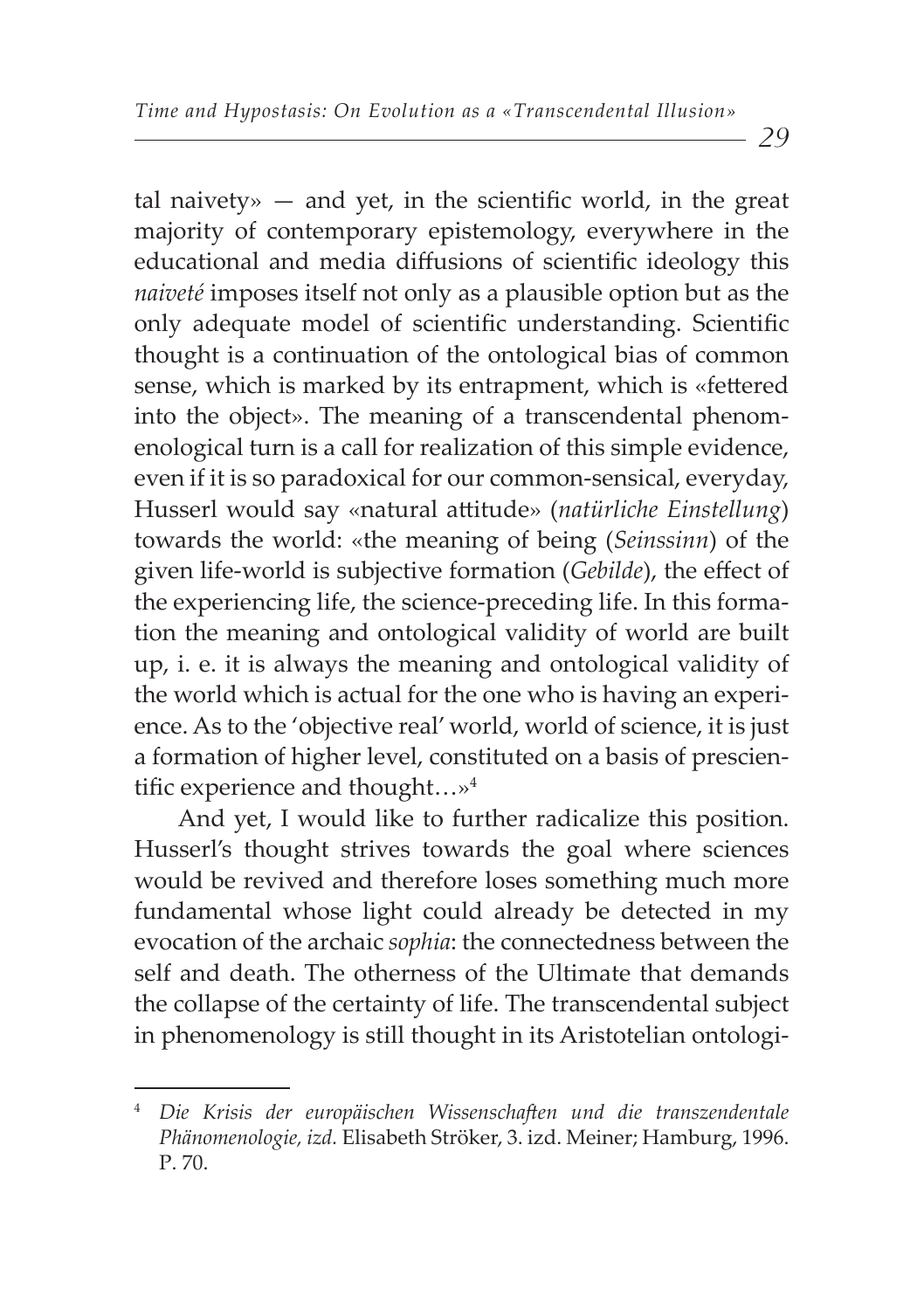cal paradigm: it does not belong to this world («the reduced self is not a part of the world» as Husserl writes in his *Cartesian meditations*), and yet it exists — and by that *it enables certainty*. It is a point of contact with reality — and that is why it enables the reconstruction and the establishment of certain knowledge. Husserl's critical thought, despite its radical nature, still remains bound to the *idea of groundedness*. In a delicate way it continues the line of thought that establishes a defeatist peace with the scientific ontology with Darwinism as its parade horse. The observance of death does not do away with this peace. The awareness of otherness, of our own finitude, renounces the transcendental self and therefore also all attempt to ground science, it renounces the reality of a common subject who would eventually intersubjectively ground logic and bestow validity to scientific knowledge.

Science and death. Science and nothing. Science and the Other. The substrate of science that apparently so boldly jumps over all the hurdles breaks before the barrier where being ceases. It abstracts the otherness of being — and therefore also the only being itself. *My* hypostasis.

\* \* \*

Here I must briefly explain the second concept from the title of my presentation. Hypostasis is not «something that has been hypostatized» and is therefore not real, but  $-$  on the contrary  $-$  it is my experienced reality itself. I am what I am. This concreteness I call «hypostasis». *And that I am what I am means at the same time that I am everything*. This is not the question  $-$  I hope  $-$  of solipsistic sophism or of some frivolous tautological «axiom». Hypostasis finds its fulfillment in the awareness of its own *totality*. This is a matter of obviousness that I experience in the feeling of my radical finitude. If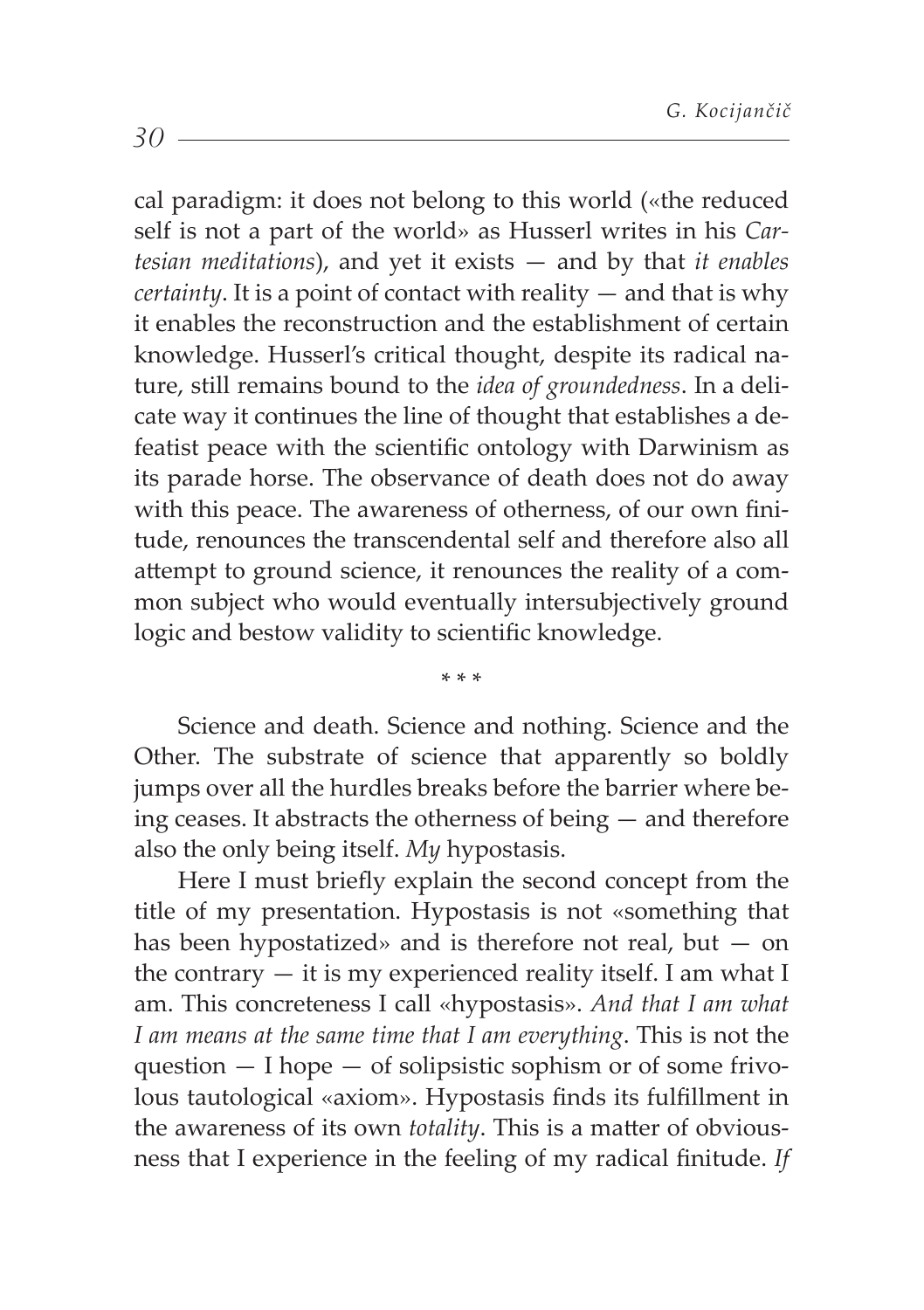*I am not, then nothing else is going to be. When I was not, nothing was. If I had not been, there would have been nothing. What exists, exists only through the contact with me.* When I stumble across this limit of groundless groundlessness from which I originate and in which I find my end, I become aware of myself as the whole world, the «inner» and the «outer», of myself as the self-world.

This insight can  $-$  of this I am sure  $-$  in its radicalness surpasse the Greek — or Helenomorphic — radical enlightenment and also various forms of transcendentalism that could be found in classical idealism or in its phenomenological transformations that always tend to *generalize* hypostasis. Hypostasis has got *in itself, in being as being, the relation to being as such*. Even more radically: the hypostasis is being as being (and I ask you to take away any kind of generality from this statement…). Being itself does not disclose itself to the hypostasis; it discloses itself to itself. To understand oneself by recognizing this relationship as the relationship towards one's own being (and by that to understand oneself as «some being», although excelling in its ontological structure) is already to forget this originary «evidence». To step into the realm of *common sense*.

\* \* \*

But why would the emergence of the enigmatic, authoritative, almost infinite hypostasis need to be connected with the discovery of the otherness? Because the self that is discovering its own endlessness at the same time experiences its radical limitation — and in the limited endlessness it experiences its radical finitude. The world is all that *I* experience from the moment of my emergence from nothingness. And it is all that I shall experience, all that I could experience. The world is all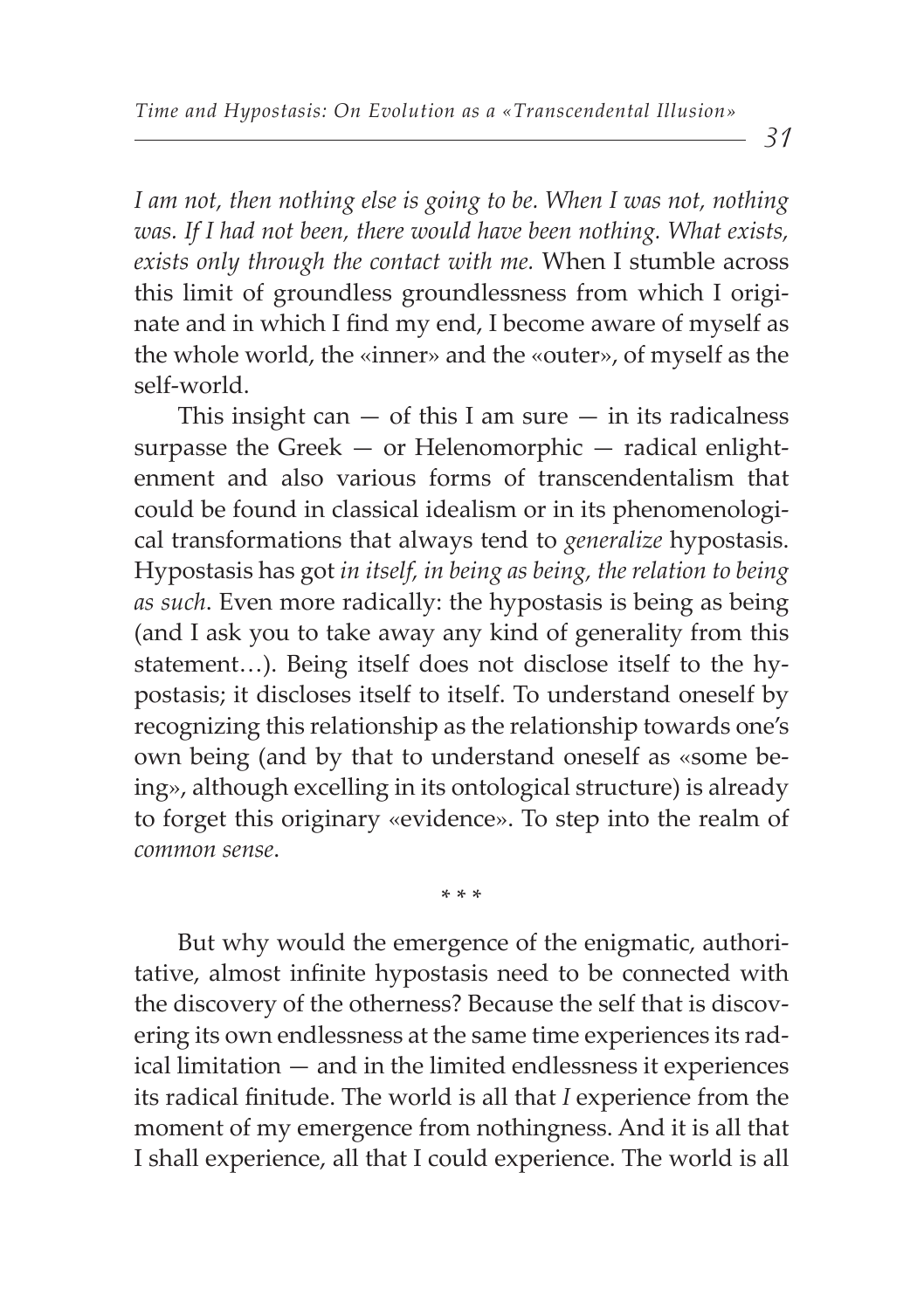possibilities that are hidden in every moment when I gather all views and attitudes, all thoughts, all traditions (accepted and rejected, scientific and unscientific). All this remains the con*tents of myself.* The endless contents that is defined by the form with its own *esse* — and as a form it trembles because of the non-apprehension of its own formation. As the hypostasis, as being of the totality «I am» unutterable and unknowable. Any kind of reflective definitions push my mystery into the realm of beings. The other side of this reality is the radical transformation of the notion of subject. *The hypostasis is not a subject in modern sense of the word.* A subject is always connected with knowledge, thought, consciousness, self-awareness. The hypostasis is the bare *esse* though which and in which everything that is exists. The objectivity in its own thusness and the subjectivity of the subject demand passivity which surpasses the opposition to the activity. I am given to myself in my own being as the subject — thinking, creative subject that is aware of itself. However, I am *given* to myself. *Esse* of the «subject» itself is hypostatic, which means that it is passive through emergence of the objectivity in the hypostasis from the other of its own  $-$  and only  $-$  being.

But if the existing world is everything that I experience from the *moment* of my emergence, what then with the *time of science*? We have to set up yet this last trap — if we want to get behind the backs of the fact of evolution «as including all developmental change from the time of the Big Bang», to quote Michael Ruse once again.

Time has a central meaning for any kind of science — even if science moves away from it and wants to define laws that are supposed to be timeless. If I do not «internalize» today my own *common-sensical* feeling of, let's say, million years of past that are presupposed by geology and paleontology, or billion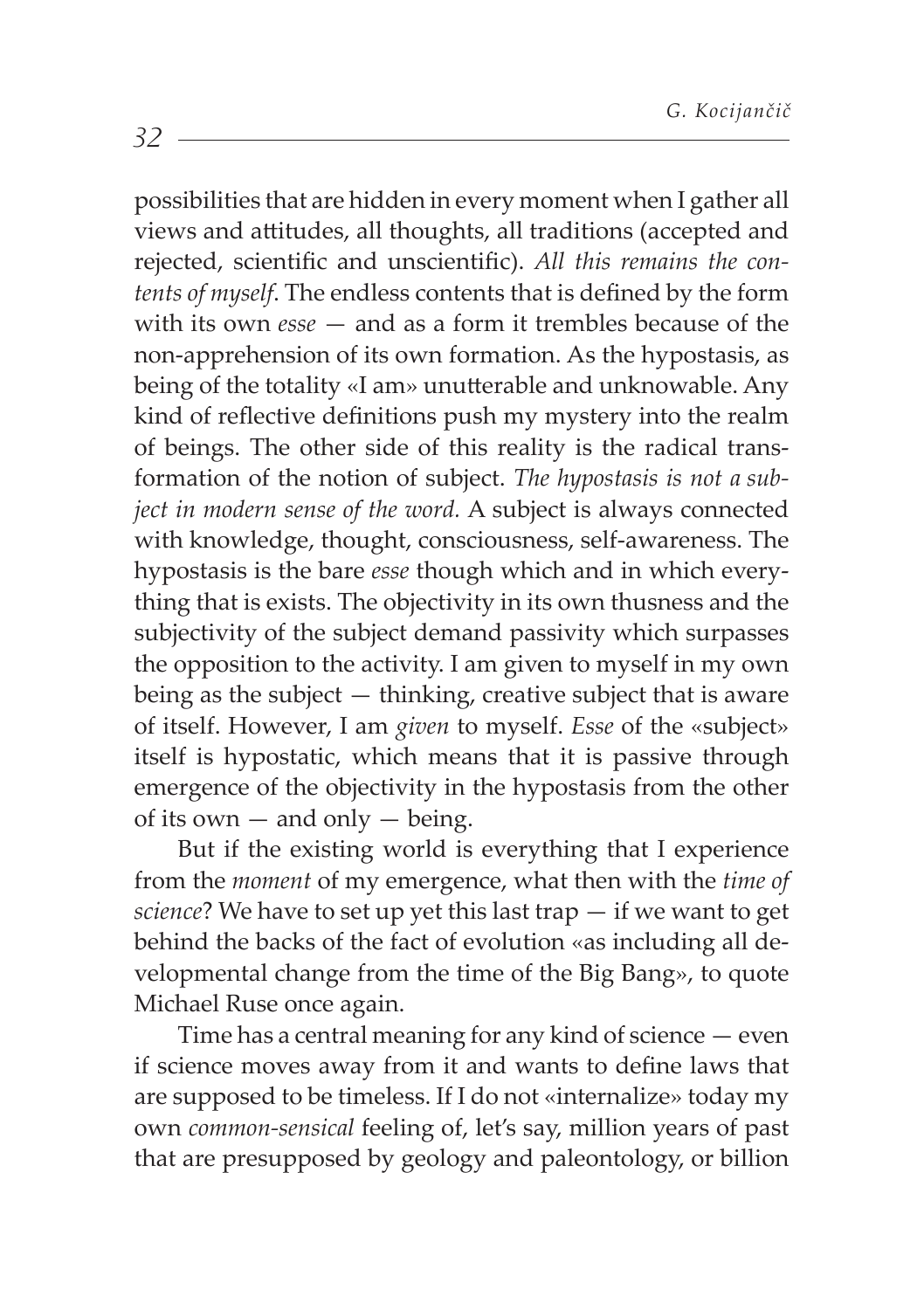of years of cosmic history that is presupposed by cosmology, I leave behind scientific *sensus communis*. I become a *freak*.

But let us look at the evolution from this freakish point of view. Everything that can be the object of experience happens to me in time. Also the scientific laws are in their own apparent timelessness laws only if they reveal themselves in time. Everything appears to me in time, even my thought (which can apprehend only in time). That «in» is, of course,  $prob$ lematic  $-$  different theories and philosophies, different paradigms of science shall dance around it. However, I do not want to take a stand here in relation to them. I am interested in something that precedes that. Every theory of time is crucially connected with a radically defined *ontology*. A theory of time stemming from meta-ontology of hypostasis is first and foremost a radical reversal. *The only time that is real is hypostatic.* What does that mean? Much more — or much less — than that time is «only subjective». The only time that is in a real relationship with being is the time that is in the relationship with the only — always my — being. With hypostasis. *There is no other time* than my *aión*, my «duration» — driveness from the emergence from the unnamable nothingness to incomprehensible entrance into the otherness of being. The question of the essence of time should not refer to different modalities of time because they are only complex transfers of original hypostatic timeness. Undoubtedly: necessary transfers. Often also pragmatically necessary. However, they are deeply *unreal*. Time is singular. Time is like blood. Hypostatic blood. It runs out. When it runs out completely, I am no longer. It *is* only mine.

The previous century deeply thematised this connectedness between death and time: let us only remember Tolstoy's *Death of Ivan Ilich* or Heidegger's thoughts on the *Jemeinichkeit*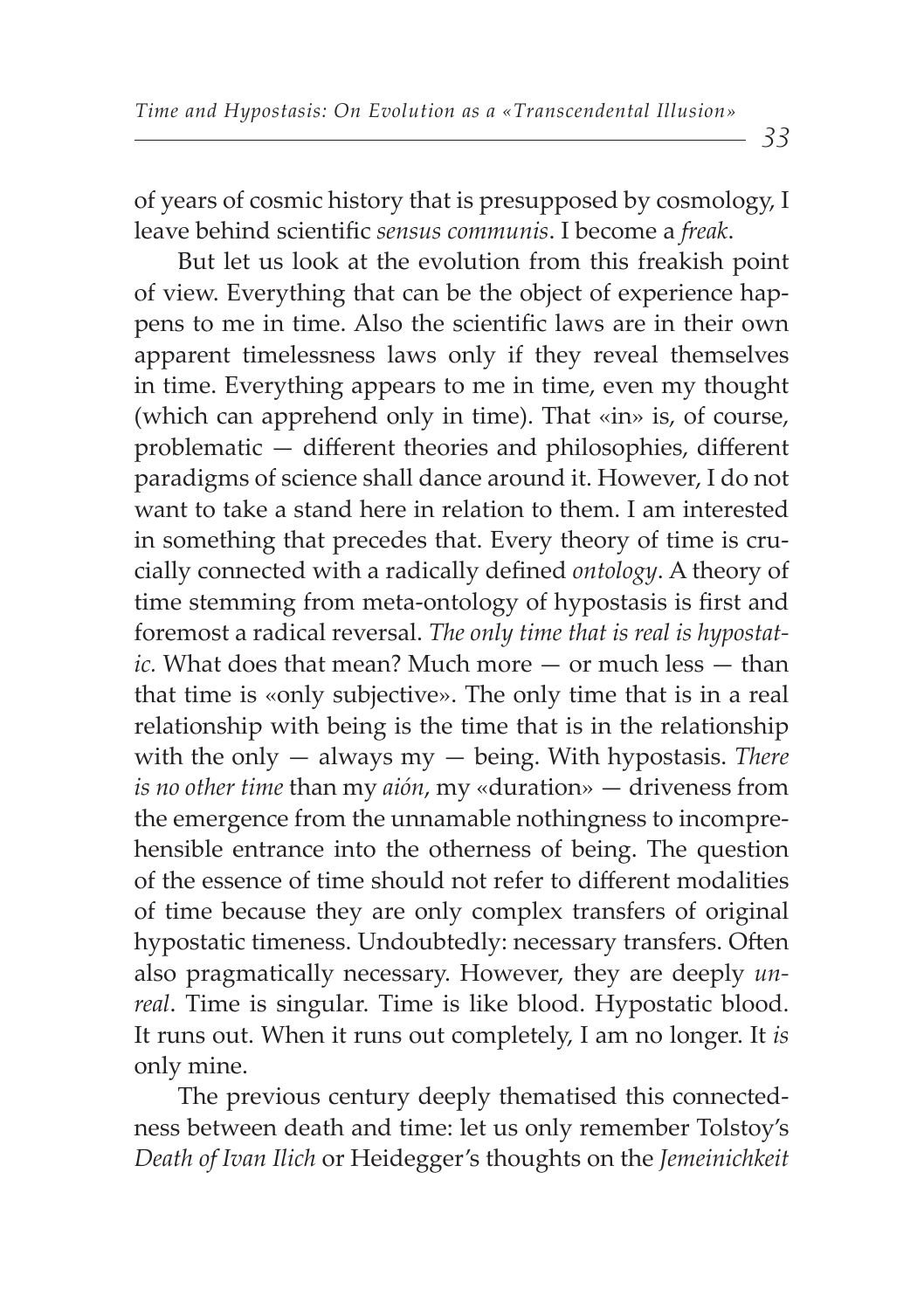of death. We now know: deaths give us a shock, but always not deeply enough. I can cry over the deaths of others, I can feel sad — but I understand them only in the moment of my own death, in the timelessness of my own dying. Death is in fact only my own death, un-e-vent of hypostasis (raz-dogodek hipostaze). And yet, we have to take a step further. According to the normal, materialized, outer, spatial perception, the lives that encompass a particular line segment happen on an imaginary line of time — and those line segments either completely cover each other or do not touch each other at all. They last in the midst of it. Such an outward understanding of death and time does not enable us to behold in a relevant way either the former or the latter. Such a line does not exist. The time of death as the time of apophatic nothingness is not the destruction of time, but the limit in which the times of all hypostases on the border of hypostasis supra-logically and illogically converge regardless when they came into being and what kind of relationship they have. And this very possibility of death — the limit of time — paradoxically leads me to the source of self-world, to the «groundless» groundedness which reveals itself as that which is grounded by time in my own grounding. The lost memory of this connectedness of death and the cessation of time, the emergence and supra-logical coincidence of all times that establishes the original time-ness, establishes *the time of science which does not belong to it*: *the time in which science can become science*. Time is neither radically finite nor infinite: it is entirely dependent on the openness of existence into apophatic unknowability whose time-ness and non-time-ness are not evident.

But when we usually talk about time, we talk about something more general. And «usually» again points to the common sense. Therefore, the continuation is also valid: when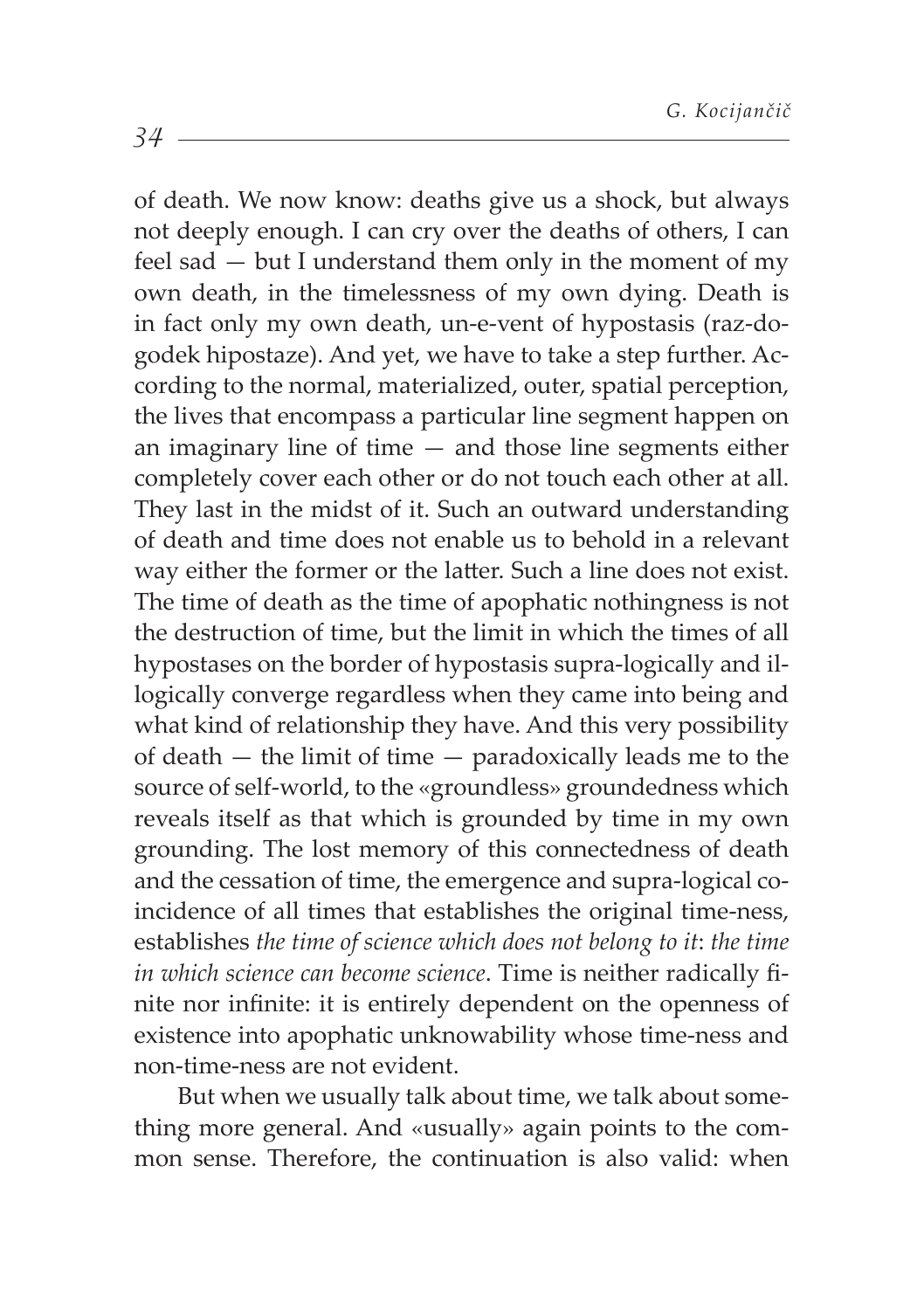science talks about time, regardless of its attempts to avoid a «vulgar» conceptualization of time, regardless of its radical move of time into the observer or its placement into the relational networks of time-space continuum — its time is the abstraction of the only real *aion*. The apparent pre-human time of nature with its stretching into «bad infinity» or at least into the singularity of the first moments of expansion of the primordial matter is fiction that humanizes what is pre-human, that turns into being what is pre-existential. The question of diachronical sciences is therefore connected to our ontological reflection on the status of absence in the only time of hypostasis. How does that which I posit as the manner of being that is no longer present, so that I have to draw conclusions about it and posit it on the basis of something which is now entering the horizon of my perception and/or reflection? In the act of reflecting imagination I return something that no longer exists into actuality: for example, «the first three minutes of the universe», this or that kind of story about the beginning of life, evolutionary emergence of its various forms etc. But if I *think* about this gesture, I can see that what is absent — despite this act of onto-thetical imagination that postulates being — remains completely non existent. The presentation of the past and the future is a trick that we design for ourselves and fall for it. Can the traces of past in the memory make us say that there is something, although it no longer exists? That there is ab-sent that, however, has a completely different status from that what is utter non-being? No. This is also just a continuation of our illusion. *And in this context it is crucial that we use it* 

Science is hypostatically *synchronic*. The false diachronic signal that it emits originates from its pretention (again grounded in the common sense) that it can move from the

*to cover the very essence of the time of science.*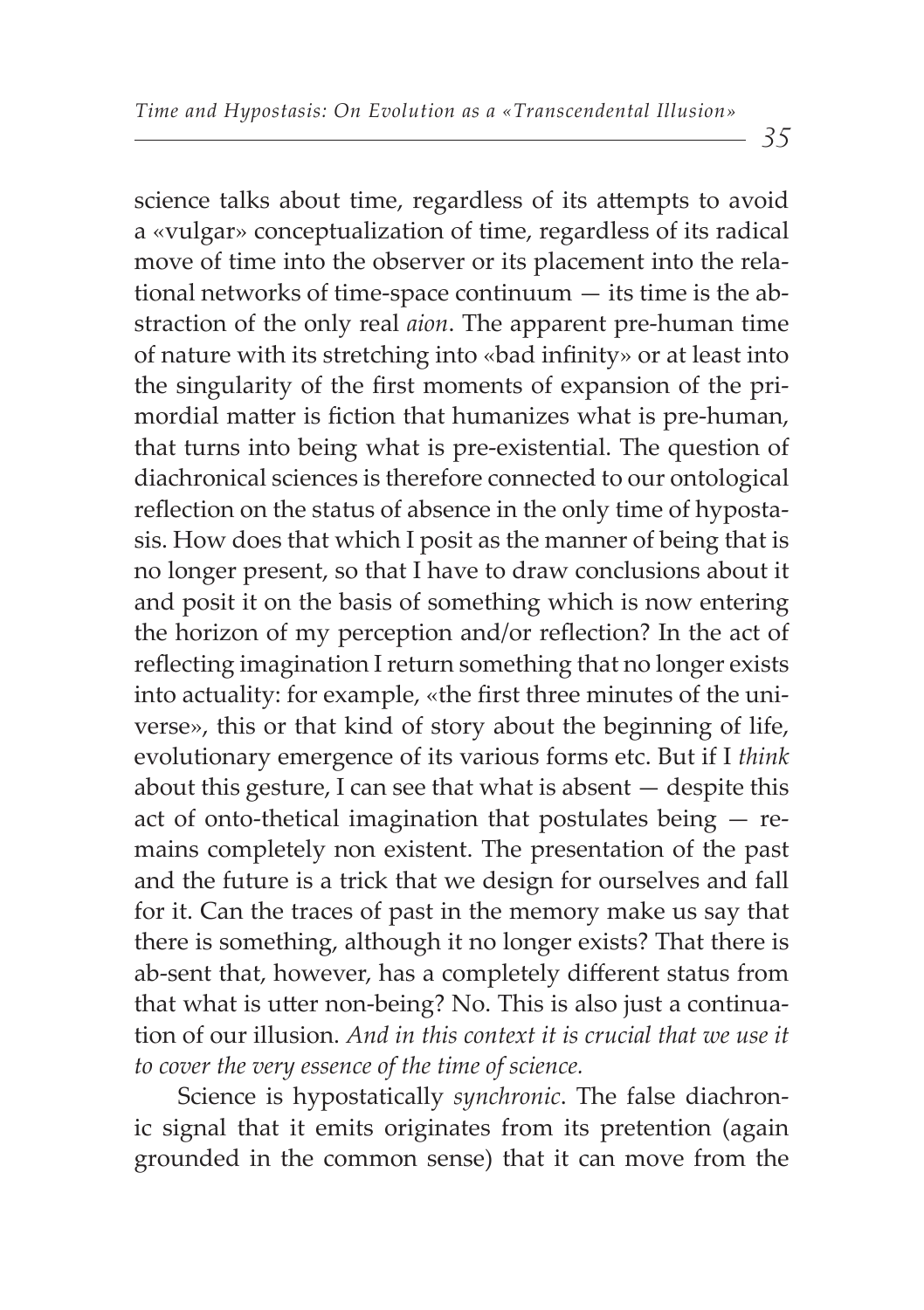diachronity of experience not only into the synchronicity of the model but also back to the diachronic narration about reality. The first and fundamental lie of evolutionary science – proton *pseudos — is its stories in which it narrates about the occurrence of everything in time, about the emergence in the general horizon of time, about the development in time. The narrations about the origin of the universe, the narrations about the emergence of live and its various forms.* 

How can we tell that these stories are false, on the basis of the above argument? We can be sure because these stories are *not possible*. Because they happen in the realm of impossible. And what is impossible? *Life that goes through the door of death*. The disruption in time, the break, the breach of time itself which is the death of hypostasis, gives a completely unexpected status to experiences that step out of my time. My time is limited with its end; even the imaginary structure of the anticipation of time which is always possibly also a lie is in its ignorance an arche-type of the construction of the common time. Only if in the absolute ignorance of the end of my  $time - of the time in general, the only experience of the time$ ness — I live in the total openness, in the total awareness of *mors certa, hora incerta* — I live a genuine time. When I step out of it  $-$  and I step out of it structurally, I step out of «philosophical paralysis» it seems, which makes my everyday activities and my normal everyday routine impossible — I step out of the original giveness of time. I trade time — my own, the unique — for its construction. For its extension which analogically projects into the future and in thoughts hides from the past its closeness to the abyss.

*The moment of scientific attitude which I am after therefore hides* itself in the reduction of evolutionary stories to the reflection of syn*chronic structures in the changing «now» of the hypostatical time.*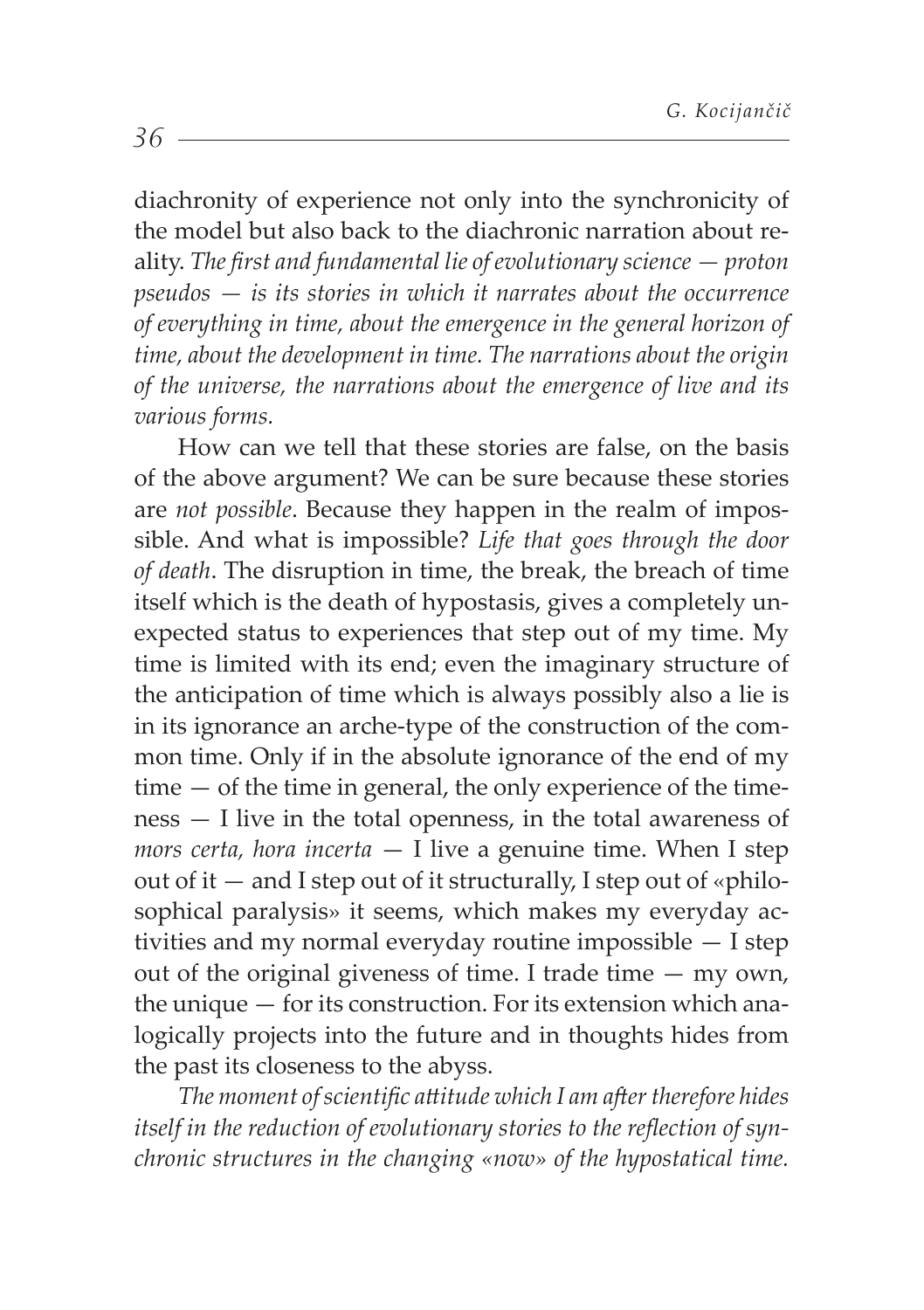The formulas that coagulate in the running out of the origin of time-ness in order to describe the singularity of the original event are the unconscious transposition of the unutterable mathema of the uniqueness of the hypostasis. The expansion of galaxies does not mean anything outside the hypostatic synchronicity of hypostasis. The fossils do not mean anything outside their present co-existence with me. Their own «time» is unknowable, unutterable. It cannot be included into my story. When I start telling this story, I leave the obviousness and set out into the fictitious nature of imaginary narration  $$ and into the forgetfulness of my own self, my own truth, the only truth. The sciences may have the pretention to grasp the past — for example in cosmology, geology, evolutionary biology etc. — but in reality they enter the understandable «transcendental illusion», the fictitious extrapolation of the present experience and their synchronic structural models. Cosmology and biology which can reach, with the help of imagination or thought, the time before human being, are only contemporary forms of mythology. In reality, nothing corresponds to it. What was before human gaze in history, the logos of the universe without a human being, is simply unnamable. This does not mean to me the negation of incomprehensible, the utterly apophatic analogue to to the cosmic and biological reality: just the logos of this incomprehensible reality is reduced to a meta-intelligible point of the absolute, non-human gaze onto its other. To call that *Ding an sich* is precisely tree words too many — and yet I do not renounce with this claim the existence of the radical passivity of the objectivity and the primordial reality of logos. When the pre-human comes into us, we create  $-$  by feigning the world without hypostasis, the world before hypostasis — an transcendental illusion. Modern cosmology and evolutionary teachings as the trans